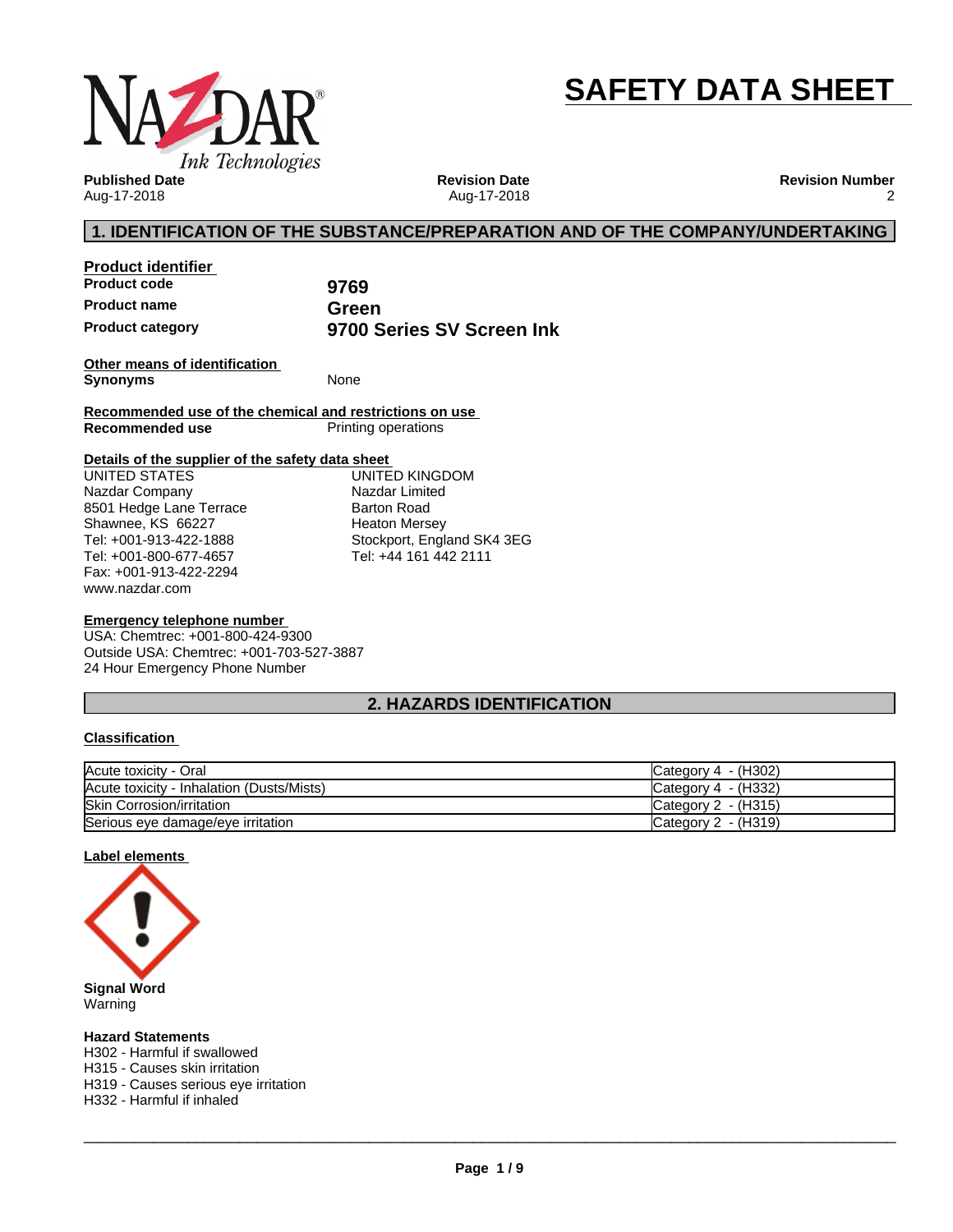#### **Precautionary Statements**

P264 - Wash face, hands and any exposed skin thoroughly after handling

P270 - Do not eat, drink or smoke when using this product

P330 - Rinse mouth

P261 - Avoid breathing dust/fume/gas/mist/vapors/spray

P332 + P313 - If skin irritation occurs: Get medical advice/attention

P305 + P351 + P338 - IF IN EYES: Rinse cautiously with water forseveral minutes. Remove contact lenses, if present and easy to do. Continue rinsing

 $\_$  ,  $\_$  ,  $\_$  ,  $\_$  ,  $\_$  ,  $\_$  ,  $\_$  ,  $\_$  ,  $\_$  ,  $\_$  ,  $\_$  ,  $\_$  ,  $\_$  ,  $\_$  ,  $\_$  ,  $\_$  ,  $\_$  ,  $\_$  ,  $\_$  ,  $\_$  ,  $\_$  ,  $\_$  ,  $\_$  ,  $\_$  ,  $\_$  ,  $\_$  ,  $\_$  ,  $\_$  ,  $\_$  ,  $\_$  ,  $\_$  ,  $\_$  ,  $\_$  ,  $\_$  ,  $\_$  ,  $\_$  ,  $\_$  ,

P337 + P313 - If eye irritation persists: Get medical advice/attention

P280 - Wear protective gloves/protective clothing/eye protection/face protection

## **Hazards not otherwise classified (HNOC)**

No information available.

# **3. COMPOSITION/INFORMATION ON INGREDIENTS**

#### **Mixture**

| Component        | <b>CAS-No</b> | Weight %  | Trade<br><b>Secret</b> | <b>Note</b> |
|------------------|---------------|-----------|------------------------|-------------|
| 2-Butoxyethanol  | 111-76-2      | $30 - 60$ |                        |             |
| Titanium dioxide | 13463-67-7    | $5 - 10$  |                        |             |
| Resin            | Trade Secret  | $5 - 10$  |                        |             |

\*The exact percentage (concentration) of composition has been withheld as a trade secret.

# **4. FIRST AID MEASURES**

#### **Description of first aid measures**

| <b>General Advice</b> | Show this safety data sheet to the doctor in attendance.                                                                                                                                                  |
|-----------------------|-----------------------------------------------------------------------------------------------------------------------------------------------------------------------------------------------------------|
| <b>Eye Contact</b>    | Immediately flush with plenty of water. After initial flushing, remove any contact lenses and<br>continue flushing for at least 15 minutes. Get medical attention if irritation develops and<br>persists. |
| <b>Skin Contact</b>   | Wash off immediately with soap and plenty of water for at least 15 minutes. Remove<br>contaminated clothing. If irritation (redness, rash, blistering) develops, get medical attention.                   |
| <b>Inhalation</b>     | Remove person to fresh air and keep comfortable for breathing. If breathing is irregular or<br>stopped, administer artificial respiration. Get medical attention immediately.                             |
| <b>Ingestion</b>      | Do NOT induce vomiting. Never give anything by mouth to an unconscious person. Call a<br>physician or poison control center immediately.                                                                  |

**Most important symptoms and effects, both acute and delayed**

None under normal use conditions.

#### **Indication of any immediate medical attention and special treatment needed**

**Notes to Physician** Treat symptomatically.

# **5. FIRE-FIGHTING MEASURES**

#### **Suitable Extinguishing Media**

Foam. Carbon dioxide (CO2). Dry chemical. Water spray. Use extinguishing measures that are appropriate to local circumstances and the surrounding environment.

#### **Unsuitable Extinguishing Media**

No information available.

#### **Specific Hazards Arising from the Chemical**

Thermal decomposition can lead to release of irritating gases and vapors. May emit toxic fumes under fire conditions.

#### **Protective Equipment and Precautions for Firefighters**

As in any fire, wear self-contained breathing apparatus pressure-demand, MSHA/NIOSH (approved or equivalent) and full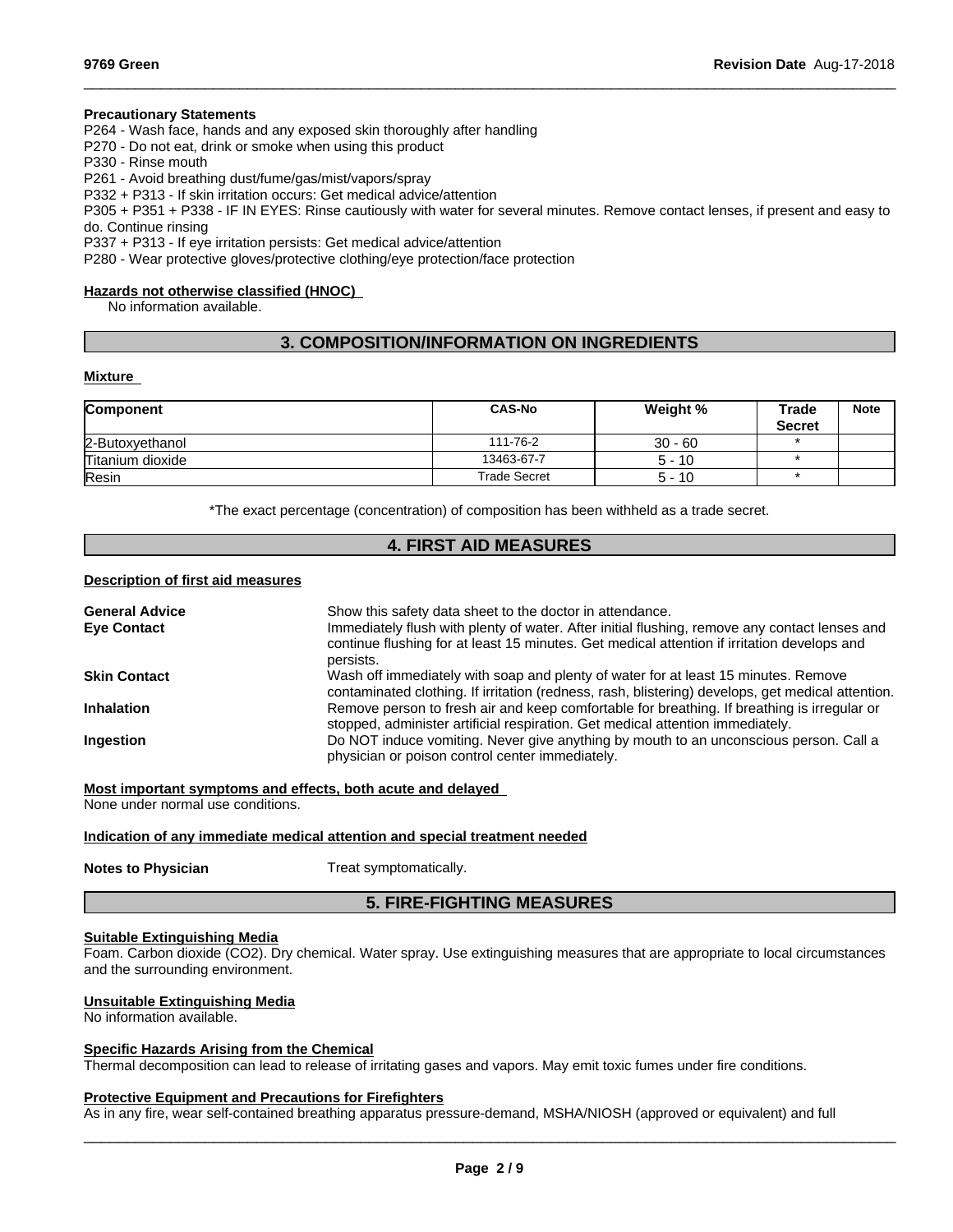protective gear. Cool containers / tanks with water spray. Sealed containers may rupture when heated.

# **6. ACCIDENTAL RELEASE MEASURES**

 $\_$  ,  $\_$  ,  $\_$  ,  $\_$  ,  $\_$  ,  $\_$  ,  $\_$  ,  $\_$  ,  $\_$  ,  $\_$  ,  $\_$  ,  $\_$  ,  $\_$  ,  $\_$  ,  $\_$  ,  $\_$  ,  $\_$  ,  $\_$  ,  $\_$  ,  $\_$  ,  $\_$  ,  $\_$  ,  $\_$  ,  $\_$  ,  $\_$  ,  $\_$  ,  $\_$  ,  $\_$  ,  $\_$  ,  $\_$  ,  $\_$  ,  $\_$  ,  $\_$  ,  $\_$  ,  $\_$  ,  $\_$  ,  $\_$  ,

#### **Personal precautions, protective equipment and emergency procedures**

**Personal Precautions** Remove all sources of ignition. Ventilate the area. Avoid contact with eyes, skin and clothing. Avoid breathing dust or vapor. Evacuate personnel to safe areas. Keep people away from and upwind of spill/leak.

## **Environmental precautions**

Prevent product from entering drains. Prevent further leakage or spillage if safe to do so. Keep out of drains, sewers, ditches and waterways. Local authorities should be advised if significant spillages cannot be contained.

#### **Methods and material for containment and cleaning up**

Contain spillage, and then collect with non-combustible absorbent material, (e.g. sand, earth, diatomaceous earth, vermiculite) and place in container for disposal according to local / national regulations (see section 13). Use clean non-sparking tools to collect absorbed material.

# **7. HANDLING AND STORAGE**

#### **Precautions for safe handling**

| <b>Handling</b>                                              | Use personal protective equipment as required. Do not eat, drink or smoke when using this<br>product. Ensure adequate ventilation.                                                                                         |
|--------------------------------------------------------------|----------------------------------------------------------------------------------------------------------------------------------------------------------------------------------------------------------------------------|
| Conditions for safe storage, including any incompatibilities |                                                                                                                                                                                                                            |
| <b>Storage</b>                                               | Keep containers tightly closed in a dry, cool and well-ventilated place. Keep away from<br>open flames, hot surfaces and sources of ignition. Keep container closed when not in use.<br>Keep out of the reach of children. |
| <b>Incompatible Products</b>                                 | Strong acids. Strong bases. Strong oxidizing agents. Reducing agent.                                                                                                                                                       |

# **8. EXPOSURE CONTROLS/PERSONAL PROTECTION**

## **Control parameters**

#### **Exposure limits**

| Component                      | <b>ACGIH TLV</b>                            |
|--------------------------------|---------------------------------------------|
| 2-Butoxyethanol<br>111-76-2    | TWA: 20 ppm                                 |
| Titanium dioxide<br>13463-67-7 | TWA: 10 mg/m <sup>3</sup>                   |
| Component                      | <b>OSHA PEL</b>                             |
| 2-Butoxyethanol                | TWA: 50 ppm                                 |
| 111-76-2                       | TWA: 240 mg/m <sup>3</sup><br><b>I</b> Skin |
| Titanium dioxide<br>13463-67-7 | TWA: 15 mg/m <sup>3</sup> total dust        |
|                                |                                             |
| Component                      | <b>OSHA PEL (vacated)</b>                   |
| $2-$ Rutovyathanol             | $TMAB.25$ npm                               |

| 2-Butoxyethanol  | TWA: 25 ppm                |
|------------------|----------------------------|
| 111-76-2         | TWA: $120 \text{ mg/m}^3$  |
|                  | <b>I</b> Skin              |
| Titanium dioxide | $TWA: 10 mg/m3$ total dust |
| 13463-67-7       |                            |
|                  |                            |
| Component        | <b>Ontario TWAEV</b>       |
| 2-Butoxyethanol  | TWA: 20 ppm                |
| $111 - 76 - 2$   |                            |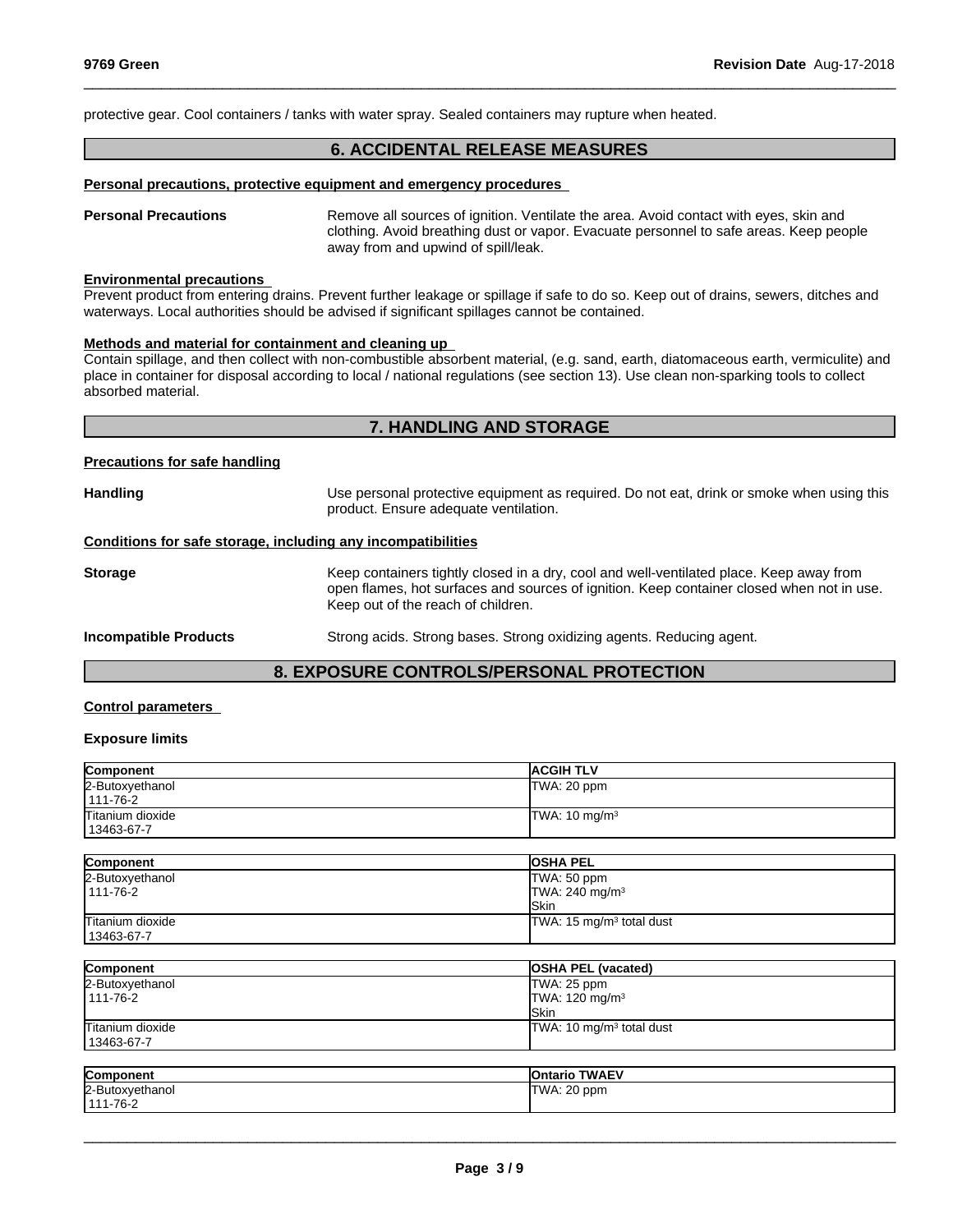| Titanium<br>. dioxide<br>13463-67-7 | ma/m<br>, הו<br>ັ |
|-------------------------------------|-------------------|
|                                     |                   |

 $\_$  ,  $\_$  ,  $\_$  ,  $\_$  ,  $\_$  ,  $\_$  ,  $\_$  ,  $\_$  ,  $\_$  ,  $\_$  ,  $\_$  ,  $\_$  ,  $\_$  ,  $\_$  ,  $\_$  ,  $\_$  ,  $\_$  ,  $\_$  ,  $\_$  ,  $\_$  ,  $\_$  ,  $\_$  ,  $\_$  ,  $\_$  ,  $\_$  ,  $\_$  ,  $\_$  ,  $\_$  ,  $\_$  ,  $\_$  ,  $\_$  ,  $\_$  ,  $\_$  ,  $\_$  ,  $\_$  ,  $\_$  ,  $\_$  ,

| <b>Component</b> | <b>Mexico OEL (TWA)</b>            |
|------------------|------------------------------------|
| 2-Butoxyethanol  | TWA/VLE-PPT: 26 ppm                |
| 1111-76-2        | TWA/VLE-PPT: 120 mg/m <sup>3</sup> |
|                  | STEL/PPT-CT: 75 ppm                |
|                  | STEL/PPT-CT: 360 mg/m <sup>3</sup> |
| Titanium dioxide | TWA/VLE-PPT: 10 mg/m <sup>3</sup>  |
| 13463-67-7       | $\textsf{ISTEL/PPT-CT: 20 mq/m}^3$ |

## **Appropriate engineering controls**

**Engineering Measures Netherrogies Constants Provide a good standard of general ventilation. Natural ventilation is from doors, windows** etc. Controlled ventilation means air is supplied or removed by a powered fan. Users are advised to consider national Occupational Exposure Limits or other equivalent values. In case of insufficient ventilation, wear suitable respiratory equipment.

## **Individual protection measures, such as personal protective equipment**

| <b>Eye/Face Protection</b>            | Wear safety glasses with side shields (or goggles). If splashes are likely to occur:. Wear<br>suitable face shield. Ensure that eyewash stations and safety showers are close to the<br>workstation location.                                                                                                                           |
|---------------------------------------|-----------------------------------------------------------------------------------------------------------------------------------------------------------------------------------------------------------------------------------------------------------------------------------------------------------------------------------------|
| <b>Skin Protection</b>                | Wear impervious protective clothing, including boots, gloves, lab coat, apron or coveralls,<br>as appropriate, to prevent skin contact.                                                                                                                                                                                                 |
| <b>Respiratory Protection</b>         | If exposure limits are exceeded or irritation is experienced, NIOSH/MSHA approved<br>respiratory protection should be worn. Respiratory protection must be provided in<br>accordance with current local regulations.                                                                                                                    |
| <b>General Hygiene Considerations</b> | Handle in accordance with good industrial hygiene and safety practice. Wash hands before<br>eating, drinking or smoking. Wash contaminated clothing before reuse. Avoid contact with<br>eyes, skin and clothing. Wear suitable gloves and eye/face protection. Regular cleaning of<br>equipment, work area and clothing is recommended. |

# **9. PHYSICAL AND CHEMICAL PROPERTIES**

| Information on basic physical and chemical properties |                     |                                  |                          |
|-------------------------------------------------------|---------------------|----------------------------------|--------------------------|
| <b>Physical State</b>                                 | Liquid              | Appearance                       | <b>Colored Liquid</b>    |
| Odor                                                  | Characteristic      | <b>Odor Threshold</b>            | No information available |
| <b>Property</b>                                       | Values              | Remarks • Method                 |                          |
| рH                                                    |                     | No data available                |                          |
| <b>Melting Point / Freezing Point</b>                 |                     | No data available                |                          |
| <b>Boiling Point / Boiling Range</b>                  | $> 149$ °C / 300 °F |                                  |                          |
| <b>Flash Point</b>                                    | 62 °C / 143 °F      | Pensky Martens Closed Cup (PMCC) |                          |
| <b>Evaporation rate</b>                               |                     | No data available                |                          |
| <b>Flammability Limit in Air</b>                      |                     |                                  |                          |
| <b>Upper flammability limit</b>                       |                     | No data available                |                          |
| Lower flammability limit                              |                     | No data available                |                          |
| <b>Vapor Pressure</b>                                 |                     | No data available                |                          |
| <b>Vapor Density</b>                                  |                     | No data available                |                          |
| <b>Specific Gravity</b>                               | 1.1                 |                                  |                          |
| <b>Water Solubility</b>                               |                     | No data available                |                          |
| Solubility in other solvents                          |                     | No data available                |                          |
| Partition coefficient: n-octanol/water                |                     | No data available                |                          |
| <b>Autoignition Temperature</b>                       |                     | No data available                |                          |
| Decomposition temperature                             |                     | No data available                |                          |
| <b>Kinematic viscosity</b>                            |                     | No data available                |                          |
| <b>Dynamic viscosity</b>                              |                     | No data available                |                          |
| <b>Explosive Properties</b>                           | No data available   |                                  |                          |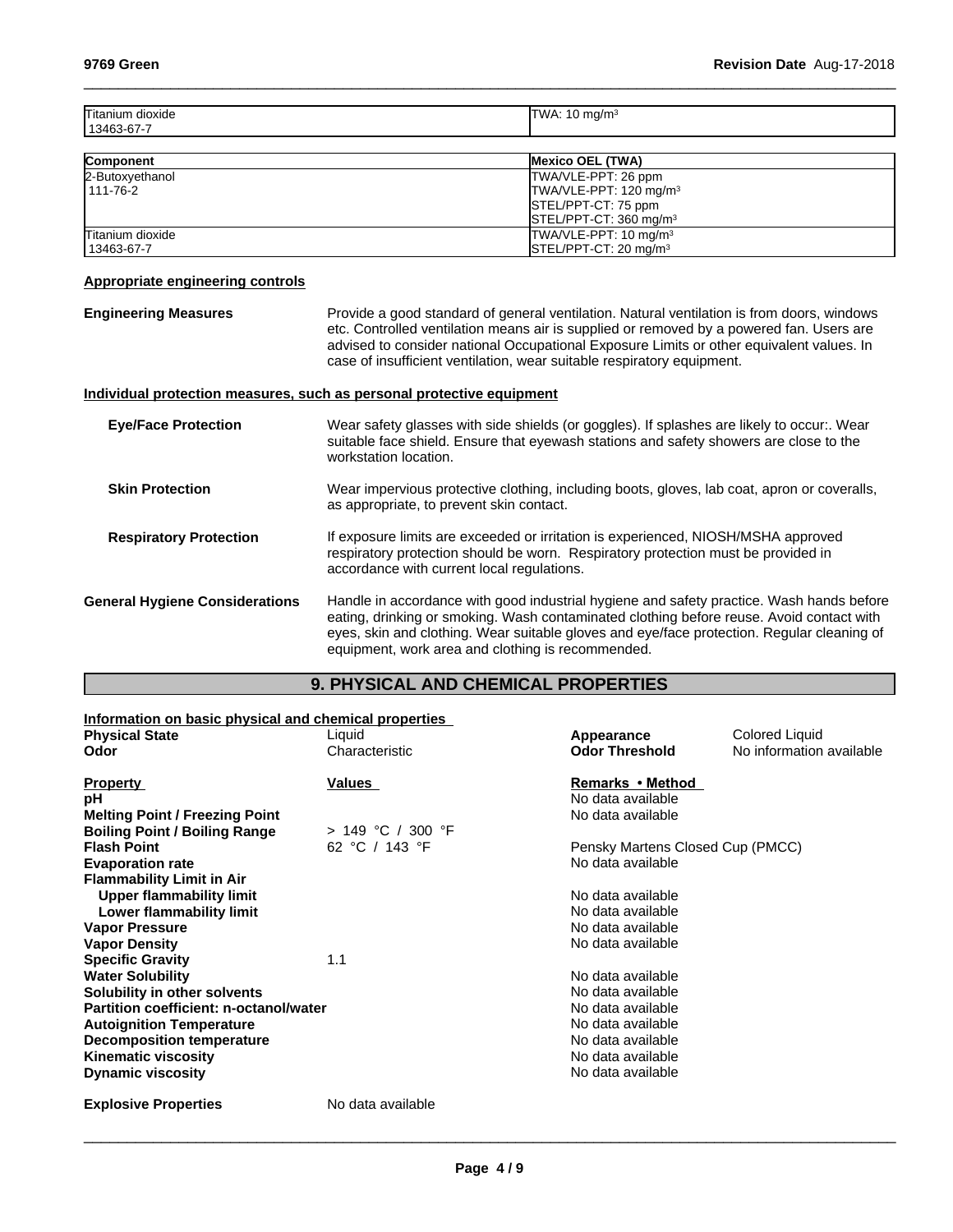## **Oxidizing Properties** No data available

#### **Other Information**

| <b>Photochemically Reactive</b> | No   |
|---------------------------------|------|
| Weight Per Gallon (Ibs/gal)     | 9.19 |

| VOC by weight % | VOC by volume % | VOC Ibs/gal  | <b>VOC grams/liter</b> |
|-----------------|-----------------|--------------|------------------------|
| (less water)    | (less water)    | (less water) | (less water)           |
| 50.88           | 57.83           | 4.68         | 560.82                 |

 $\_$  ,  $\_$  ,  $\_$  ,  $\_$  ,  $\_$  ,  $\_$  ,  $\_$  ,  $\_$  ,  $\_$  ,  $\_$  ,  $\_$  ,  $\_$  ,  $\_$  ,  $\_$  ,  $\_$  ,  $\_$  ,  $\_$  ,  $\_$  ,  $\_$  ,  $\_$  ,  $\_$  ,  $\_$  ,  $\_$  ,  $\_$  ,  $\_$  ,  $\_$  ,  $\_$  ,  $\_$  ,  $\_$  ,  $\_$  ,  $\_$  ,  $\_$  ,  $\_$  ,  $\_$  ,  $\_$  ,  $\_$  ,  $\_$  ,

# **10. STABILITY AND REACTIVITY**

#### **Reactivity**

No information available.

#### **Chemical stability**

Stable under normal conditions.

#### **Possibility of Hazardous Reactions**

None under normal processing.

#### **Conditions to avoid**

Keep away from open flames, hot surfaces and sources of ignition.

#### **Incompatible materials**

Strong acids. Strong bases. Strong oxidizing agents. Reducing agent.

#### **Hazardous Decomposition Products**

Thermal decomposition can lead to release of irritating gases and vapors. Carbon dioxide (CO2). Carbon monoxide.

# **11. TOXICOLOGICAL INFORMATION**

#### **Information on likely routes of exposure**

| <b>Inhalation</b>                                      | Specific test data for the substance or mixture is not available. Harmful if inhaled. (based on<br>components).                                                                                                                                             |
|--------------------------------------------------------|-------------------------------------------------------------------------------------------------------------------------------------------------------------------------------------------------------------------------------------------------------------|
| <b>Eve Contact</b><br><b>Skin Contact</b><br>Ingestion | Specific test data for the substance or mixture is not available.<br>Specific test data for the substance or mixture is not available.<br>Specific test data for the substance or mixture is not available. Harmful if swallowed. (based<br>on components). |

| Component        | <b>Oral LD50</b>      |
|------------------|-----------------------|
| 2-Butoxyethanol  | $= 470$ mg/kg (Rat)   |
| $111 - 76 - 2$   |                       |
| Titanium dioxide | $> 10000$ mg/kg (Rat) |
| 13463-67-7       |                       |

| Component       | Dermal LD50                                                   |
|-----------------|---------------------------------------------------------------|
| 2-Butoxyethanol | Rabbit<br>$\sim$<br>) mg/kg<br>ືອອ<br>−<br>$\cdot$<br>$\cdot$ |
| ' 111-76-2      |                                                               |

| Component              | <b>LC50</b><br>lln<br>™uaiation.                                             |
|------------------------|------------------------------------------------------------------------------|
| 2-Butoxy<br>ำxvethanoı | Rat<br>$ \sim$<br>1 <sub>5</sub><br>nnm<br>$\mathbf{A}$<br>-<br>ຯ∪ບ<br>ווער. |
| 1-76-2<br>444          | Rat<br>486<br>nnm<br>≔<br>ווועע י<br>. .                                     |

## **Information on toxicological effects**

**Symptoms** Specific test data for the substance or mixture is not available.

#### **Delayed and immediate effects as well as chronic effects from short and long-term exposure**

**Skin corrosion/irritation** Specific test data for the substance or mixture is not available. Causes skin irritation (pain,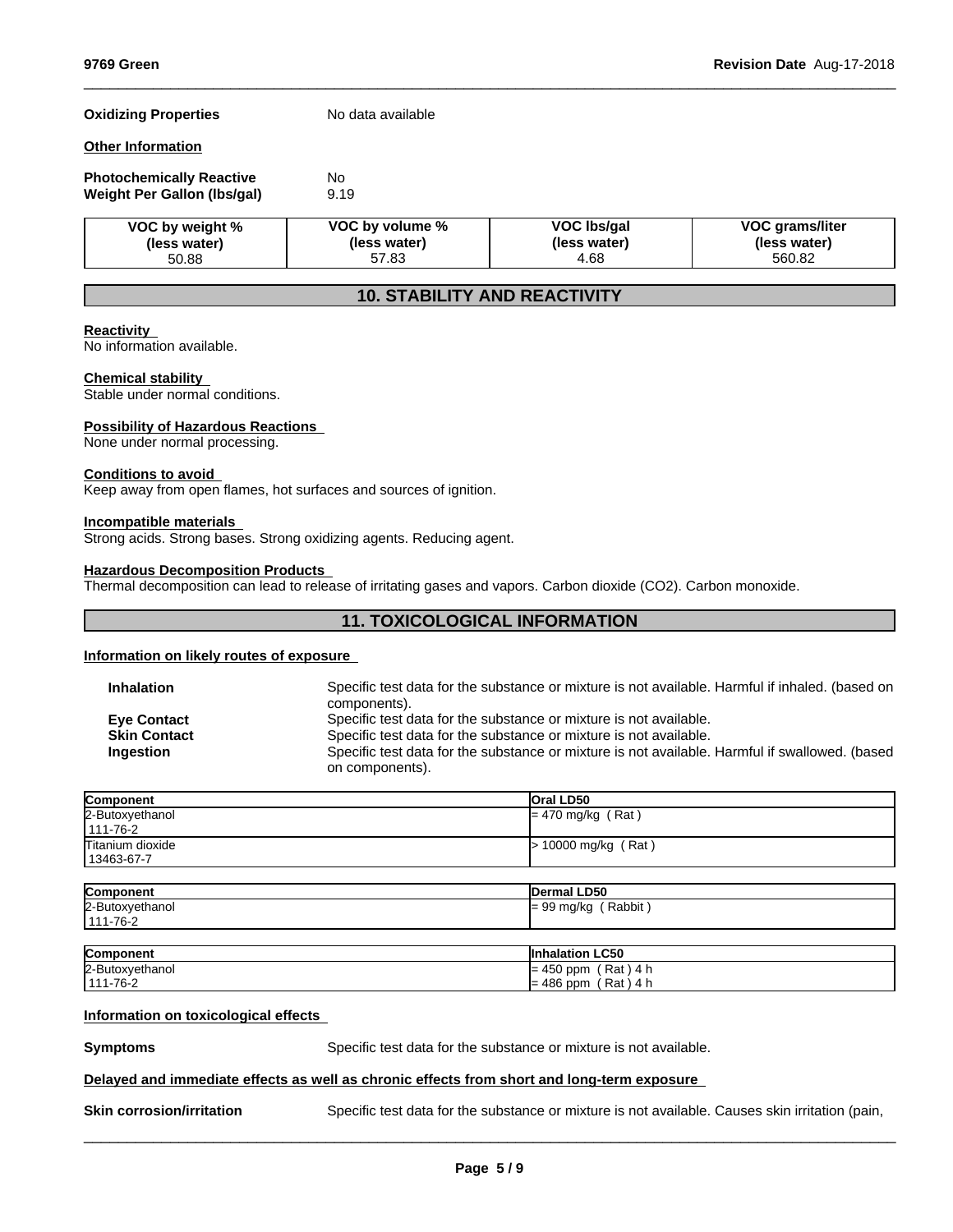|                                 | redness and swelling). (based on components).                                                                              |
|---------------------------------|----------------------------------------------------------------------------------------------------------------------------|
| Eye damage/irritation           | Specific test data for the substance or mixture is not available. Causes serious eye irritation.<br>(based on components). |
| <b>Irritation</b>               | Specific test data for the substance or mixture is not available.                                                          |
| <b>Corrosivity</b>              | Specific test data for the substance or mixture is not available.                                                          |
| <b>Sensitization</b>            | Specific test data for the substance or mixture is not available.                                                          |
| <b>Mutagenic Effects</b>        | Specific test data for the substance or mixture is not available.                                                          |
| <b>Carcinogenic effects</b>     | Specific test data for the substance or mixture is not available.                                                          |
| <b>Reproductive Effects</b>     | Specific test data for the substance or mixture is not available.                                                          |
| <b>STOT - single exposure</b>   | Specific test data for the substance or mixture is not available.                                                          |
| <b>STOT - repeated exposure</b> | Specific test data for the substance or mixture is not available.                                                          |
| <b>Chronic Toxicity</b>         | Specific test data for the substance or mixture is not available                                                           |
| <b>Aspiration hazard</b>        | Specific test data for the substance or mixture is not available.                                                          |
| Carcinogenicity                 | The table below indicates whether each agency has listed any ingredient as a carcinogen.                                   |
| Component                       | <b>ACGIH</b>                                                                                                               |
| 2-Butoxyethanol                 | IA3                                                                                                                        |
| 111-76-2                        |                                                                                                                            |

 $\_$  ,  $\_$  ,  $\_$  ,  $\_$  ,  $\_$  ,  $\_$  ,  $\_$  ,  $\_$  ,  $\_$  ,  $\_$  ,  $\_$  ,  $\_$  ,  $\_$  ,  $\_$  ,  $\_$  ,  $\_$  ,  $\_$  ,  $\_$  ,  $\_$  ,  $\_$  ,  $\_$  ,  $\_$  ,  $\_$  ,  $\_$  ,  $\_$  ,  $\_$  ,  $\_$  ,  $\_$  ,  $\_$  ,  $\_$  ,  $\_$  ,  $\_$  ,  $\_$  ,  $\_$  ,  $\_$  ,  $\_$  ,  $\_$  ,

| Component<br>1161 I I                    | <b>IIARC</b>       |
|------------------------------------------|--------------------|
| Titanium<br>dioxide                      | 2B<br><b>Group</b> |
| --<br>3-67-1<br>$11346^\circ$<br>$\cdot$ |                    |

| Component            | <b>IOCUA</b> |
|----------------------|--------------|
| Titanium<br>dioxide  |              |
| 13463<br>.o.s-b/ - / |              |

## **Numerical measures of toxicity - Product Information**

**Unknown Acute Toxicity** 0 % of the mixture consists of ingredient(s) of unknown toxicity

# **The following values are calculated based on chapter 3.1 of the GHS document**

**ATEmix (oral)** 985.00 mg/kg **ATEmix (dermal)**2,166.00 mg/kg mg/l **ATEmix (inhalation-dust/mist)** 3.00 mg/l **ATEmix (inhalation-vapor)** 22.00 mg/l

# **12. ECOLOGICAL INFORMATION**

#### **Ecotoxicity**

Specific test data for the substance or mixture is not available.

0 % of the mixture consists of component(s) of unknown hazards to the aquatic environment

| Component       | -ish                                                             |
|-----------------|------------------------------------------------------------------|
| 2-Butoxyethanol | $96h$ LC50 Lepomis macrochirus: = 2950 mg/L                      |
| 111-76-2        | Lepomis macrochirus: = 1490 mg/L<br><b>196h LC50</b><br>(static) |

| Component       | <b>ICrustacea</b>                     |
|-----------------|---------------------------------------|
| 2-Butoxyethanol | 48h EC50 Daphnia magna: $> 1000$ mg/L |
| 111-76-2        |                                       |

#### **Persistence and Degradability**

No information available.

#### **Bioaccumulation**

No information available

| Componen<br>1161 I L | coefficient |
|----------------------|-------------|
| 2-Butoxyethanol      | [0.8]       |
| $111 - 76 - 2$       |             |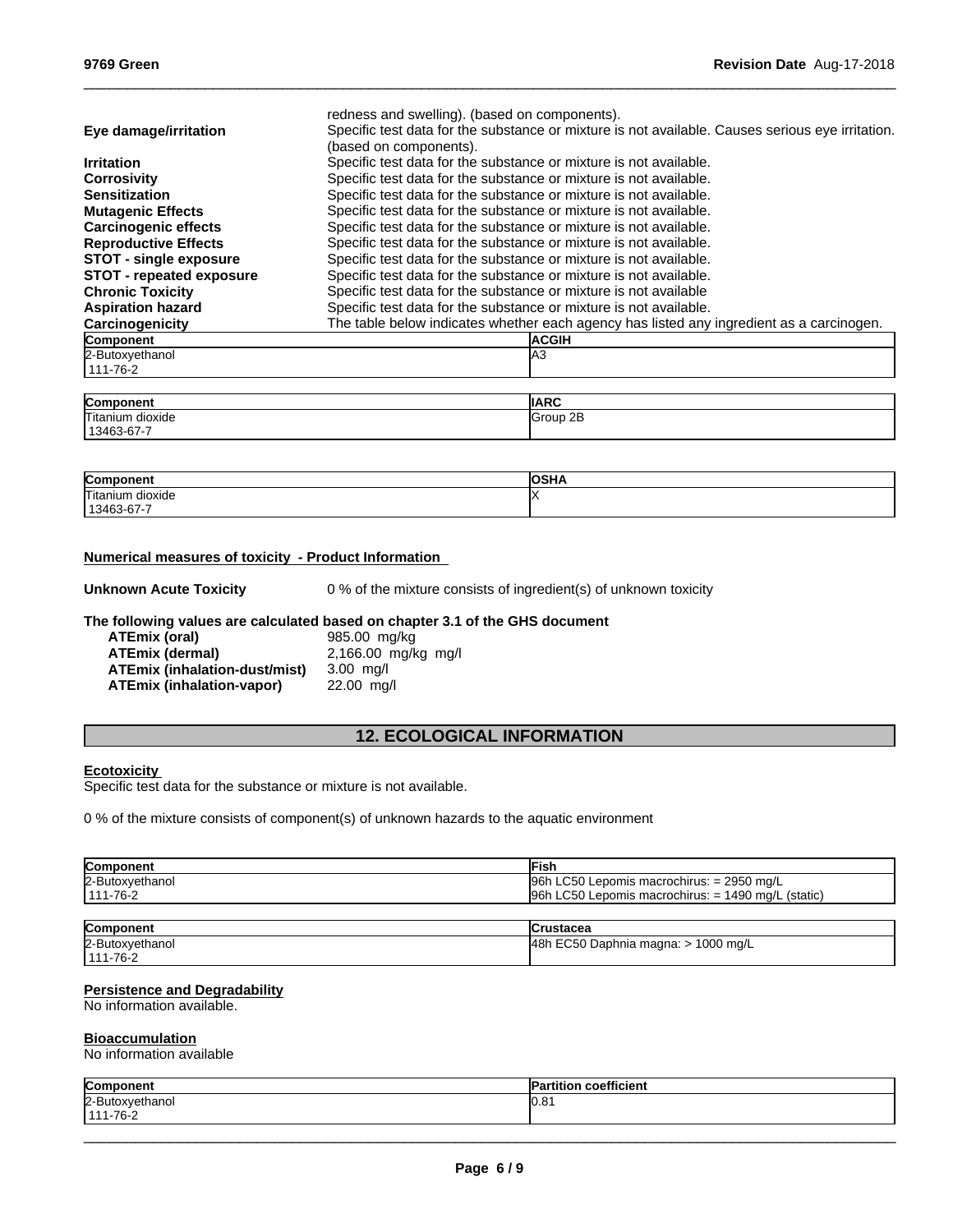# **Other adverse effects**

No information available

| <b>13. DISPOSAL CONSIDERATIONS</b>                      |                                                                                                                                                                                                                                                                                                                                                                                                                                                                                                                                                 |
|---------------------------------------------------------|-------------------------------------------------------------------------------------------------------------------------------------------------------------------------------------------------------------------------------------------------------------------------------------------------------------------------------------------------------------------------------------------------------------------------------------------------------------------------------------------------------------------------------------------------|
| Waste treatment methods                                 |                                                                                                                                                                                                                                                                                                                                                                                                                                                                                                                                                 |
| <b>Waste Disposal Methods</b>                           | Contain and dispose of waste according to local regulations.                                                                                                                                                                                                                                                                                                                                                                                                                                                                                    |
| <b>Contaminated Packaging</b>                           | Empty containers should be taken to an approved waste handling site for recycling or<br>disposal.                                                                                                                                                                                                                                                                                                                                                                                                                                               |
|                                                         | <b>14. TRANSPORT INFORMATION</b>                                                                                                                                                                                                                                                                                                                                                                                                                                                                                                                |
| Note:                                                   | This information is not intended to convey all specific transportation requirements relating to<br>this product. Transportation classifications may vary by container volume and may be<br>influenced by regional or country variations in regulations. Additional transportation<br>information can be found in the specific regulations for your mode of transportation. It is the<br>responsibility of the transporting organization to follow all applicable laws, regulations and<br>rules relating to the transportation of the material. |
| <b>DOT</b><br><b>Proper Shipping Name</b>               | Not regulated<br>Printing Ink                                                                                                                                                                                                                                                                                                                                                                                                                                                                                                                   |
| ICAO / IATA / IMDG / IMO<br><b>Proper Shipping Name</b> | Not Regulated<br>Printing Ink                                                                                                                                                                                                                                                                                                                                                                                                                                                                                                                   |
|                                                         |                                                                                                                                                                                                                                                                                                                                                                                                                                                                                                                                                 |

 $\_$  ,  $\_$  ,  $\_$  ,  $\_$  ,  $\_$  ,  $\_$  ,  $\_$  ,  $\_$  ,  $\_$  ,  $\_$  ,  $\_$  ,  $\_$  ,  $\_$  ,  $\_$  ,  $\_$  ,  $\_$  ,  $\_$  ,  $\_$  ,  $\_$  ,  $\_$  ,  $\_$  ,  $\_$  ,  $\_$  ,  $\_$  ,  $\_$  ,  $\_$  ,  $\_$  ,  $\_$  ,  $\_$  ,  $\_$  ,  $\_$  ,  $\_$  ,  $\_$  ,  $\_$  ,  $\_$  ,  $\_$  ,  $\_$  ,

# **15. REGULATORY INFORMATION**

#### **International Inventories**

All components are listed on the TSCA Inventory. For further information, please contact:. Supplier (manufacturer/importer/downstream user/distributor).

# **U.S. Federal Regulations**

#### **SARA 313**

Section 313 of Title III of the Superfund Amendments and Reauthorization Act of 1986 (SARA). This product contains a chemical or chemicals which are subject to the reporting requirements of the Act and Title 40 of the Code of Federal Regulations, Part 372.

| Component                      | <b>CAS-No</b> | Weight %     | <b>SARA 313 - Threshold</b> |
|--------------------------------|---------------|--------------|-----------------------------|
|                                |               |              | <b>Values</b>               |
| 2-Butoxyethanol                | 111-76-2      | $30 - 60$    |                             |
| Copper Phthalocyanine Compound | Trade Secret  | - 0          |                             |
| Copper Phthalocyanine Compound | Trade Secret  | . . <b>.</b> |                             |

#### **Clean Air Act,Section 112 Hazardous Air Pollutants (HAPs) (see 40 CFR 61)**

This product contains the following substances which are listed hazardous air pollutants (HAPS) under Section 112 of the Clean Air Act:.

| <b>Com</b>     | .<br>S-NC | W.<br>-- -         |
|----------------|-----------|--------------------|
| 2-But<br>nanoi | 70<br>ັັ  | $\sim$<br>30<br>ାପ |

# **U.S. State Regulations**

| Component                         | Massachusetts<br><b>Right To Know</b> |
|-----------------------------------|---------------------------------------|
| 2-Butoxyethanol<br>$111 - 76 - 2$ |                                       |
| Titanium dioxide                  |                                       |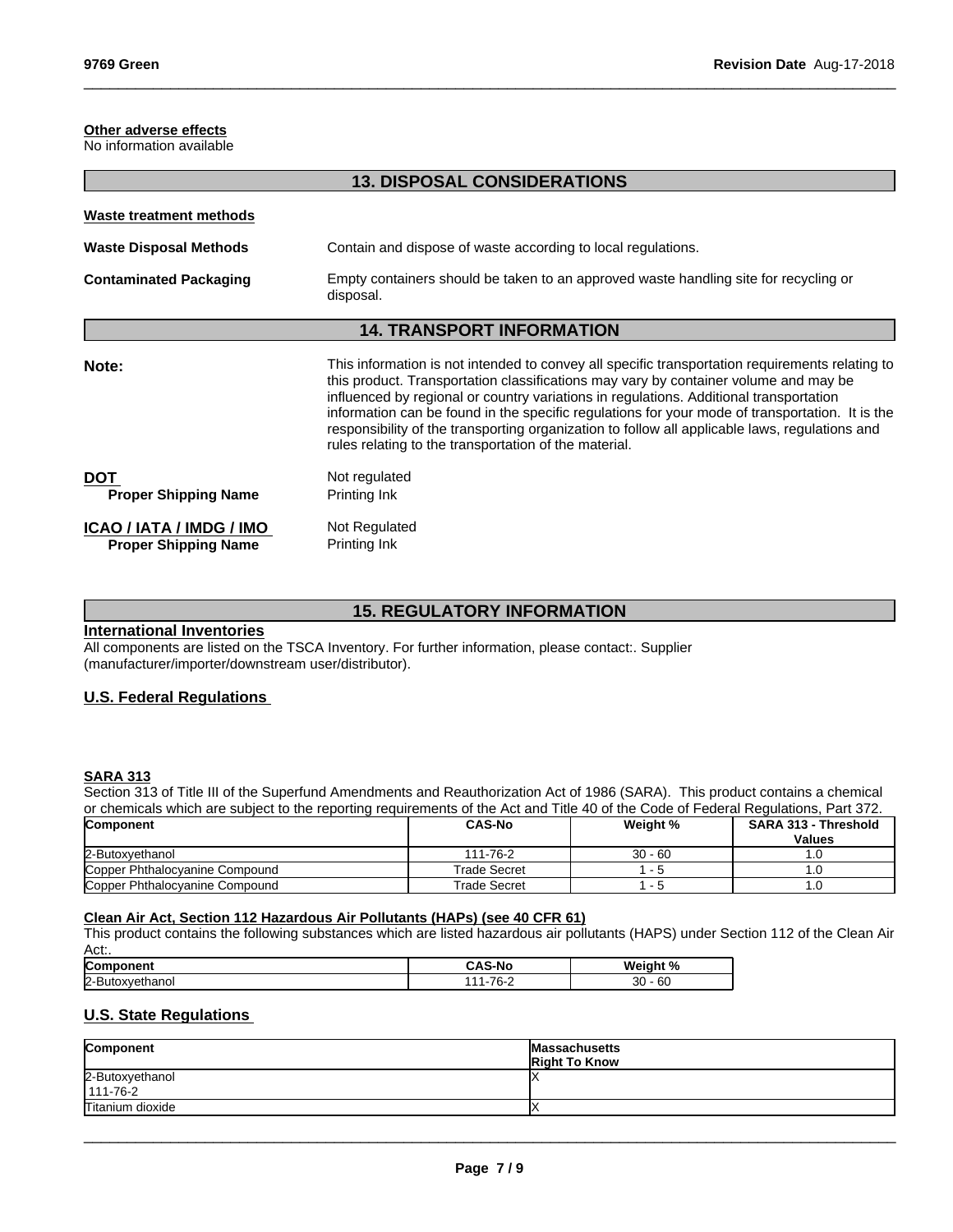# 13463-67-7

| Component        | lMinnesota           |
|------------------|----------------------|
|                  | <b>Right To Know</b> |
| 2-Butoxyethanol  |                      |
| $111 - 76 - 2$   |                      |
| Titanium dioxide |                      |
| 13463-67-7       |                      |

 $\_$  ,  $\_$  ,  $\_$  ,  $\_$  ,  $\_$  ,  $\_$  ,  $\_$  ,  $\_$  ,  $\_$  ,  $\_$  ,  $\_$  ,  $\_$  ,  $\_$  ,  $\_$  ,  $\_$  ,  $\_$  ,  $\_$  ,  $\_$  ,  $\_$  ,  $\_$  ,  $\_$  ,  $\_$  ,  $\_$  ,  $\_$  ,  $\_$  ,  $\_$  ,  $\_$  ,  $\_$  ,  $\_$  ,  $\_$  ,  $\_$  ,  $\_$  ,  $\_$  ,  $\_$  ,  $\_$  ,  $\_$  ,  $\_$  ,

| Component        | New Jersey<br><b>Right To Know</b> |
|------------------|------------------------------------|
| 2-Butoxyethanol  |                                    |
| 111-76-2         |                                    |
| Titanium dioxide |                                    |
| 13463-67-7       |                                    |

| Component                         | Pennsylvania<br><b>Right To Know</b> |
|-----------------------------------|--------------------------------------|
| 2-Butoxyethanol<br>$111 - 76 - 2$ |                                      |
| Titanium dioxide                  |                                      |
| 13463-67-7                        |                                      |

#### **California Prop. 65**

This product contains chemical(s) known to the State of California to cause cancer and/or to cause birth defects or other reproductive harm

| <b>Com</b><br>11 C I I     | ---<br><br>ю.<br> |
|----------------------------|-------------------|
| <b>Titaniur</b><br>dioxide | - - - - - -       |
|                            |                   |

*- This product contains titanium dioxide in a non-respirable form. Inhalation of titanium dioxide is unlikely to occur from exposure to this product*

# **Canada**

| <b>Component</b> | <b>INPF</b><br>- National Pollutant Release Inventory |
|------------------|-------------------------------------------------------|
| 2-Butoxyethanol  | Part 4 Substance<br>. Individual Substances:<br>IP۵.  |
| $1111 - 76 - 2$  |                                                       |

#### **Pursuant to NOM-018-STPS-2015**

This information within isconsidered correct but is not exhaustive and will be used for guidance only, which is based on the current knowledge of the substance or mixture and is applicable to the appropriate safety precautions for the product.

| <b>16. OTHER INFORMATION</b> |        |              |                   |                            |
|------------------------------|--------|--------------|-------------------|----------------------------|
| <b>HMIS:</b>                 | Health | Flammability | <b>Reactivity</b> | <b>Personal Protection</b> |

# **Key or legend to abbreviations and acronyms used in the safety data sheet**

| Legend - Section 8: EXPOSURE CONTROLS/PERSONAL PROTECTION |                                  |  |  |
|-----------------------------------------------------------|----------------------------------|--|--|
| <b>TWA</b>                                                | TWA (time-weighted average)      |  |  |
| STEL                                                      | STEL (Short Term Exposure Limit) |  |  |
| Ceiling                                                   | Maximum limit value              |  |  |

#### **ACGIH: (American Conference of Governmental Industrial Hygienists)**

A1 - Known Human Carcinogen A2 - Suspected Human Carcinogen A3 - Animal Carcinogen **IARC: (International Agency for Research on Cancer)** Group 1 - Carcinogenic to Humans Group 2A - Probably Carcinogenic to Humans Group 2B - Possibly Carcinogenic to Humans **NTP: (National Toxicity Program)** Known - Known Carcinogen Reasonably Anticipated to be a Human Carcinogen **OSHA: (Occupational Safety & Health Administration)**